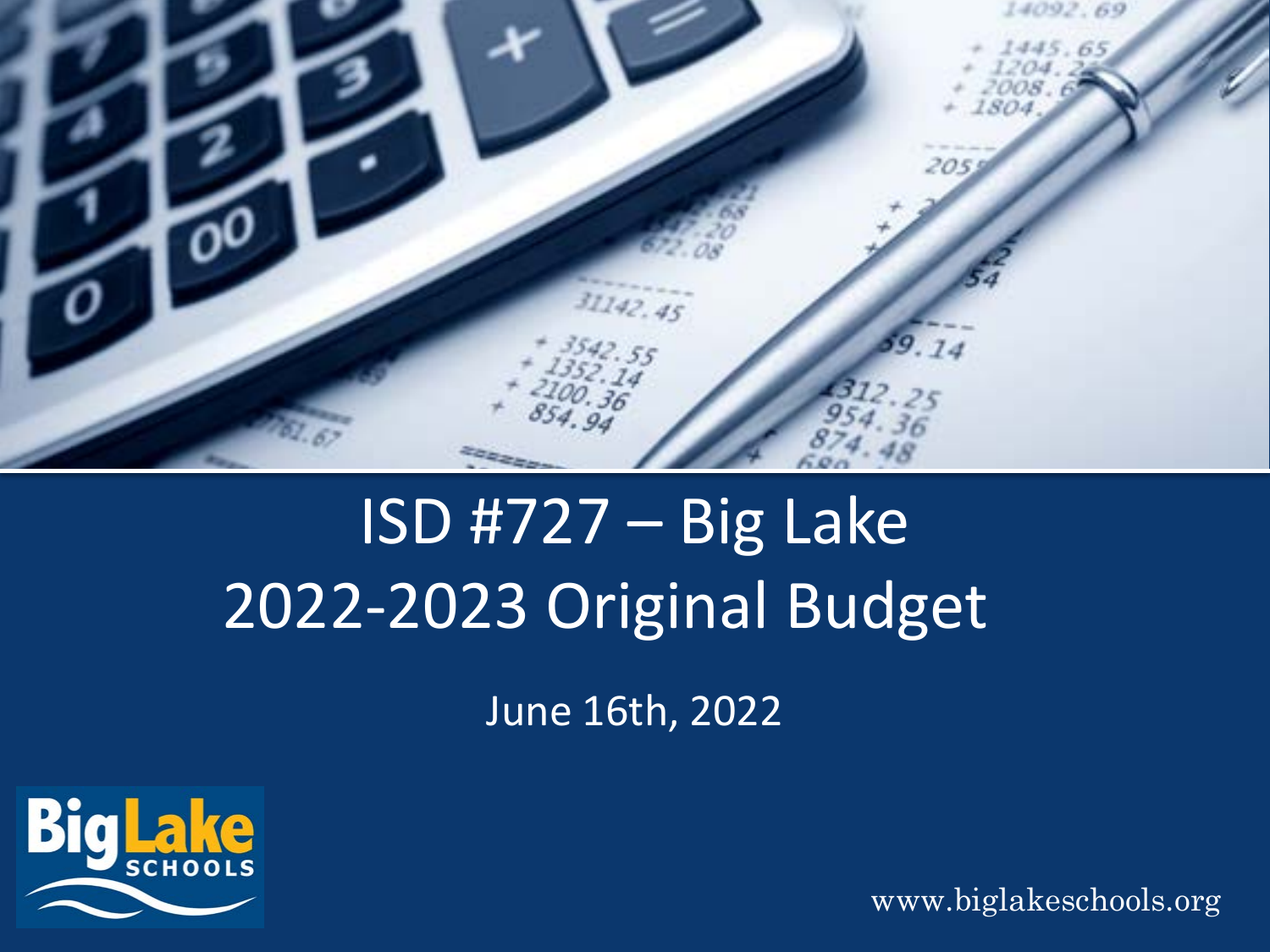#### ISD 727 Big Lake 2022-2023 Budget

Minnesota statutes require School Board approval of revenue and expenditure budget by June 30th

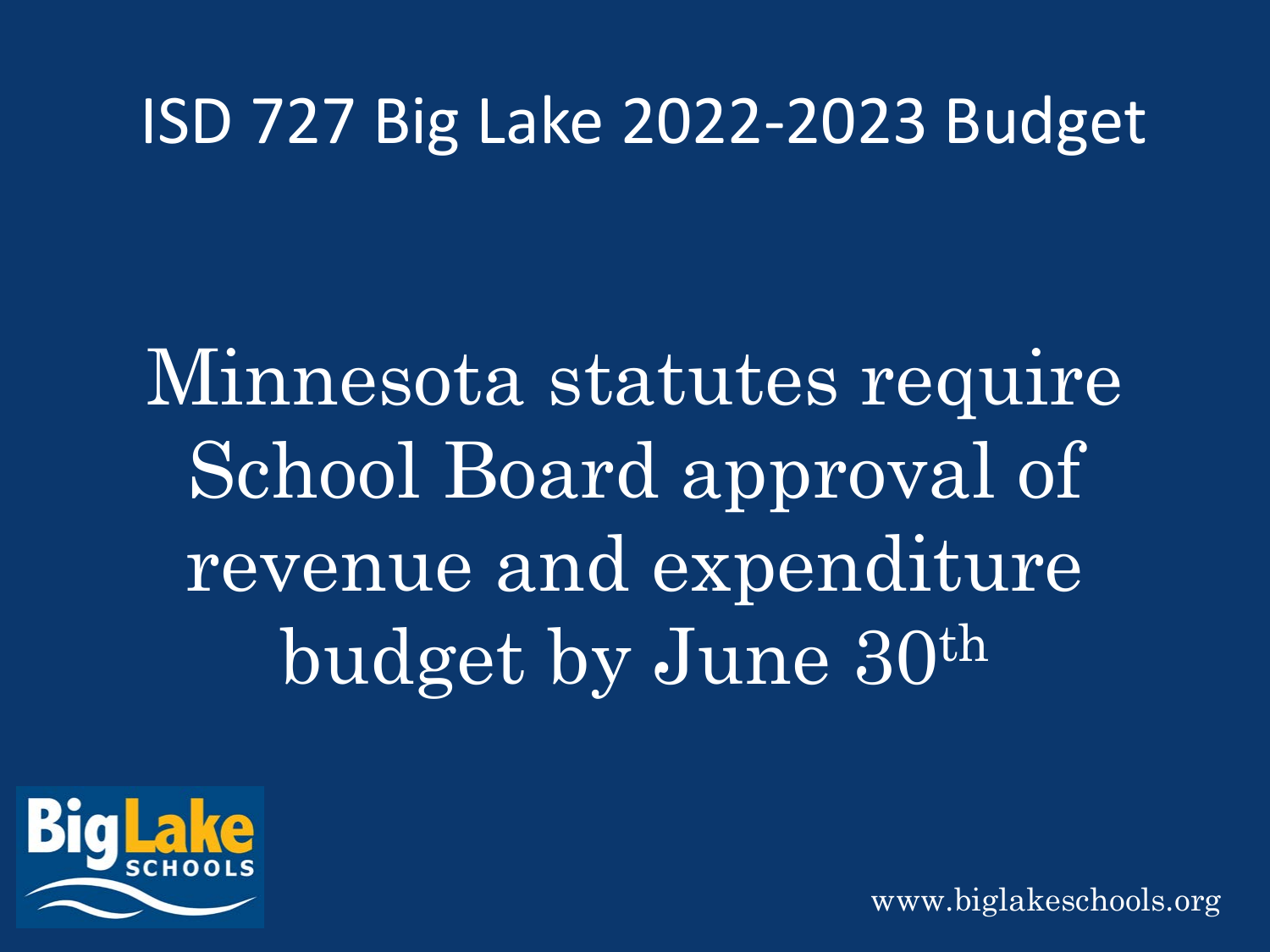#### 22-23 GENERAL FUND

#### **Beginning Unassigned Fund Balance: \$7,598,040**

*Fund Balance Available for General Operations*

#### **Ending Unassigned Fund Balance \$5,473,662**

- 14.8% of 22-23 unassigned expenditures
- In compliance with 8% fund balance policy
- Unassigned Fund Balance Deficit of \$2,124,315
	- General education aid increase 2%, or \$729,925 in revenue
	- Gen ed aid revenue is less than inflation and not sufficient to fund operations
	- As a result, unassigned fund balance draw down
	- Deficit will not be sustainable

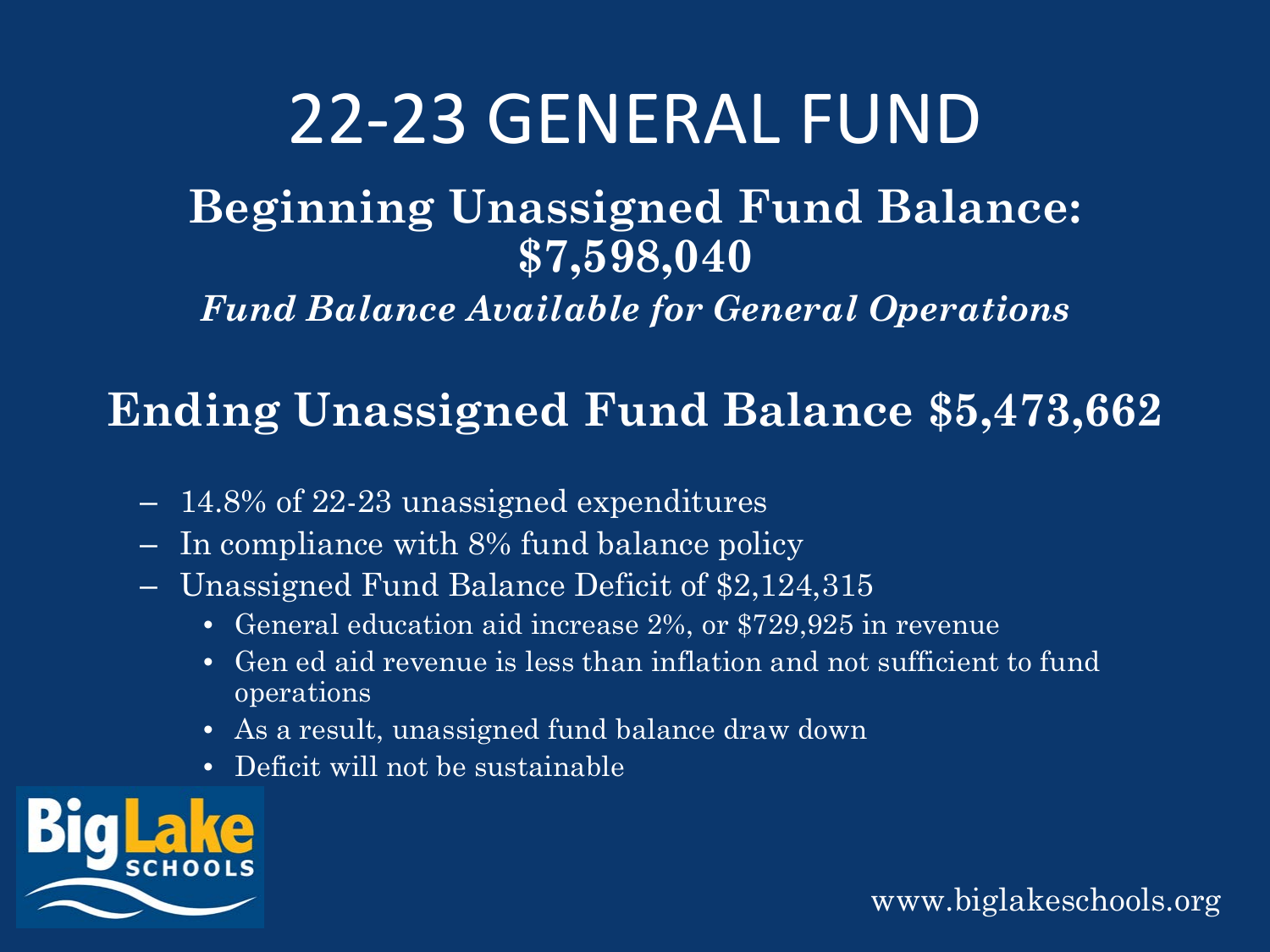|                                        |                          |                 |                          | <b>ISD #727 2022-2023 Original Budget</b> |                          |                            |                                      |                               |                          |                          |                 |                                     |  |
|----------------------------------------|--------------------------|-----------------|--------------------------|-------------------------------------------|--------------------------|----------------------------|--------------------------------------|-------------------------------|--------------------------|--------------------------|-----------------|-------------------------------------|--|
|                                        |                          |                 |                          | <b>June 16th, 2022</b>                    |                          |                            |                                      |                               |                          |                          |                 |                                     |  |
|                                        |                          |                 |                          |                                           |                          | Projected                  |                                      |                               |                          |                          |                 |                                     |  |
|                                        |                          | <b>Budgeted</b> |                          | <b>Revenue</b>                            |                          | <b>Expenditure</b>         |                                      | <b>Net Change</b>             |                          |                          |                 | <b>Budgeted</b>                     |  |
|                                        | <b>Fund Balance</b>      |                 |                          | <b>Budget</b><br>$22 - 23$                |                          | <b>Budget</b><br>$22 - 23$ |                                      | Incr(Decr)<br>in Fund Balance |                          | <b>Transfers</b>         |                 | <b>Fund Balance</b><br>June 30,2023 |  |
|                                        |                          | June 30,2022    |                          |                                           |                          |                            |                                      |                               |                          |                          |                 |                                     |  |
| General:                               |                          |                 |                          |                                           |                          |                            |                                      |                               |                          |                          |                 |                                     |  |
| Restricted -                           |                          |                 |                          |                                           |                          |                            |                                      |                               |                          |                          |                 |                                     |  |
| Long Term Facilities Maintenance       | \$                       | 101,251         | \$                       | 346,639                                   | \$                       | 348,160                    | \$                                   | (1,521)                       | \$                       | $\blacksquare$           | \$              | 99,730                              |  |
| <b>Operating Capital</b>               | \$                       | 497,883         | $\overline{\mathcal{L}}$ | 771,227                                   | \$                       | 1,122,222                  | \$                                   | (350, 995)                    | \$                       | $\blacksquare$           | \$              | 146,888                             |  |
| Capital Projects Levy                  | \$                       | 456,660         | $\sqrt[6]{3}$            | 606,298                                   | \$                       | 614,889                    | \$                                   | (8, 591)                      | \$                       | $\overline{a}$           | \$              | 448,069                             |  |
| <b>Staff Development</b>               | \$                       | 109,671         | $\sqrt[6]{\frac{1}{2}}$  | 477,896                                   | $\sqrt[6]{\frac{1}{2}}$  | 493,385                    | \$                                   | (15, 489)                     | \$                       | $\blacksquare$           | \$              | 94,182                              |  |
| Third Party/Medical Assistance         | \$                       | 182,855         | \$                       | 50,000                                    | $\pmb{\mathfrak{P}}$     | 105,020                    | \$                                   | (55,020)                      | \$                       | $\blacksquare$           | \$              | 127,835                             |  |
| Area Learning Center (ALC)             | \$                       | 29,969          | $\sqrt[6]{3}$            | 409,317                                   | $\sqrt[6]{\frac{1}{2}}$  | 410,103                    | $\overline{\mathcal{L}}$             | (786)                         | \$                       | $\blacksquare$           | \$              | 29,183                              |  |
| Scholarships                           | \$                       | 15,150          | $\overline{\mathcal{L}}$ | 12,000                                    | $\sqrt[6]{3}$            | 12,000                     | $\overline{\$}$                      |                               | $\overline{\$}$          | $\blacksquare$           | \$              | 15,150                              |  |
| <b>Student Activities</b>              | $\overline{\$}$          | 30,542          | $\overline{\mathcal{L}}$ | 9,500                                     | $\overline{\$}$          | 7,100                      | $\overline{\$}$                      | 2,400                         | $\overline{\$}$          |                          | \$              | 32,942                              |  |
| Safe Schools Levy                      | \$                       |                 | $\overline{\$}$          | 124,291                                   | $\pmb{\$}$               | 124,354                    | $\overline{\$}$                      | (63)                          | $\overline{\$}$          | 63                       | \$              | $\blacksquare$                      |  |
| <b>Committed for Severance</b>         | \$                       | 862,327         | $\overline{\mathcal{L}}$ |                                           | $\overline{\mathcal{L}}$ | 34,098                     | $\overline{\$}$                      | (34,098)                      | $\overline{\mathcal{L}}$ |                          | \$              | 828,229                             |  |
| <b>Committed for Liberty Shelter</b>   | \$                       | 29,120          | $\overline{\mathcal{L}}$ |                                           | $\overline{\$}$          | 29,120                     | $\overline{\$}$                      | (29, 120)                     | $\overline{\$}$          | $\blacksquare$           | \$              |                                     |  |
| Assigned for Q Comp                    | \$                       | 78,576          | $\overline{\mathcal{L}}$ | 793,696                                   | $\overline{\$}$          | 850,862                    | $\overline{\$}$                      | (57, 166)                     | $\overline{\$}$          | $\blacksquare$           | \$              | 21,410                              |  |
| Assigned for Athletics and Activities  | \$                       | 217,144         | $\pmb{\mathfrak{P}}$     | 1,031,321                                 | $\sqrt[6]{3}$            | 1,045,197                  | \$                                   | (13, 876)                     | \$                       | $\blacksquare$           | \$              | 203,268                             |  |
| Assigned for Building Level Activities | \$                       | 115,097         | $\overline{\$}$          | 15,766                                    | $\sqrt[6]{3}$            | 26,545                     | $\overline{\mathcal{L}}$             | (10, 779)                     | $\overline{\$}$          | $\blacksquare$           | \$              | 104,318                             |  |
| Other Assigned Fund Balances           | \$                       | 499,222         | $\overline{\mathcal{L}}$ | 44,654                                    | $\pmb{\$}$               | 392,263                    | $\overline{\$}$                      | (347, 609)                    | $\overline{\$}$          | $\blacksquare$           | \$              | 151,613                             |  |
| Nonspendable for Prepaid Items         | \$                       | 156,596         | $\overline{\$}$          |                                           | $\overline{\$}$          |                            | \$                                   |                               | \$                       |                          | \$              | 156,596                             |  |
| Unassigned                             | $\overline{\mathcal{L}}$ | 7,598,040       | $\overline{\mathcal{L}}$ | 34,823,502                                | $\sqrt[6]{3}$            | 36,947,817                 | $\sqrt{2}$                           | (2, 124, 315)                 | \$                       | (63)                     |                 | 5,473,662                           |  |
|                                        | Subtotal $\sqrt{3}$      | 10,980,103      | $\overline{\$}$          | 39,516,107                                | $\overline{\$}$          | 42,563,135                 | \$                                   | (3,047,028)                   | \$                       | $\blacksquare$           | \$<br>\$        | 7,933,075                           |  |
|                                        |                          |                 |                          |                                           |                          |                            |                                      |                               |                          |                          |                 |                                     |  |
| <b>Food Service:</b>                   |                          |                 |                          |                                           |                          |                            |                                      |                               |                          |                          |                 |                                     |  |
| Restricted                             | \$                       | 427,401         | \$                       | 1,953,831                                 | \$                       | 1,953,831                  | \$                                   | $\sim$                        | \$                       | $\blacksquare$           | \$              | 427,401                             |  |
| Nonspendable for Inventory             | $\overline{\mathcal{L}}$ | 36,087          | $\overline{\mathcal{L}}$ |                                           | $\overline{\mathcal{L}}$ |                            | $\overline{\$}$                      | $\blacksquare$                | $\overline{\$}$          | $\overline{\phantom{a}}$ | \$              | 36,087                              |  |
|                                        | Subtotal <sup>5</sup>    | 463,488         | \$                       | 1,953,831                                 | \$                       | 1,953,831                  | $\overline{\boldsymbol{\mathsf{S}}}$ | $\blacksquare$                | \$                       | $\blacksquare$           | $\overline{\$}$ | 463,488                             |  |
|                                        |                          |                 |                          |                                           |                          |                            |                                      |                               |                          |                          |                 |                                     |  |
| <b>Community Service:</b>              |                          |                 |                          |                                           |                          |                            |                                      |                               |                          |                          |                 |                                     |  |
| Restricted -                           |                          |                 |                          |                                           |                          |                            |                                      |                               |                          |                          |                 |                                     |  |
| <b>Community Education</b>             | $\sqrt[6]{\frac{1}{2}}$  | 606,129         | \$                       | 1,453,852                                 | \$                       | 1,594,332                  | \$                                   | (140, 480)                    | \$                       | $\overline{\phantom{a}}$ | \$              | 465,649                             |  |
| <b>ECFE</b>                            | \$                       | 108,514         | $\sqrt{2}$               | 268,759                                   | $\overline{\$}$          | 268,461                    | $\overline{\$}$                      | 298                           | $\overline{\$}$          | $\blacksquare$           | $\sqrt{2}$      | 108,812                             |  |
| <b>School Readiness</b>                | \$                       | (24, 421)       | $\sqrt[6]{\frac{1}{2}}$  | 361,788                                   | $\overline{\$}$          | 465,330                    | $\overline{\mathcal{L}}$             | (103, 542)                    | $\overline{\$}$          | $\blacksquare$           | \$              | (127, 963)                          |  |
| <b>Preschool Screening</b>             | $\overline{\$}$          | 9,816           | $\sqrt[6]{\frac{1}{2}}$  | 18,800                                    | $\sqrt[6]{\frac{1}{2}}$  | 16,826                     | $\sqrt{2}$                           | 1,974                         | $\overline{\$}$          | $\blacksquare$           | \$              | 11,790                              |  |
| Subtotal                               | \$                       | 700,038         | $\overline{\$}$          | 2,103,199                                 | \$                       | 2,344,949                  | \$                                   | (241, 750)                    | \$                       |                          | \$              | 458,288                             |  |
| <b>Building Construction Fund</b>      |                          |                 |                          |                                           |                          |                            |                                      |                               |                          |                          |                 |                                     |  |
| Restricted -                           |                          |                 |                          |                                           |                          |                            |                                      |                               |                          |                          |                 |                                     |  |
| Long-Term Facilities Maintenance       | $\sqrt[6]{\frac{1}{2}}$  | 428,663         | $\sqrt[6]{\frac{1}{2}}$  | 3,500                                     | \$                       | 432,163                    | \$                                   | (428, 663)                    | \$                       | $\blacksquare$           | \$              |                                     |  |
| Referendum Projects                    | \$                       | 27,195,631      | $\frac{1}{2}$            | 100,000                                   | $\frac{1}{2}$            | 9,066,303                  | \$                                   | (8,966,303)                   | $\frac{1}{2}$            | $\sim$                   | \$              | 18,229,328                          |  |
|                                        | $\overline{\$}$          | 27,624,294      | $\overline{\$}$          | 103,500                                   | \$                       | 9,498,466                  | $\overline{\mathcal{E}}$             | (9,394,966)                   | \$                       | $\blacksquare$           | $\overline{\$}$ | 18,229,328                          |  |
|                                        |                          |                 |                          |                                           |                          |                            |                                      |                               |                          |                          |                 |                                     |  |
| <b>Debt Service - Restricted</b>       | $\pmb{\mathfrak{P}}$     | 1,526,818       | \$                       | 5,833,601                                 | \$                       | 6,049,549                  | $\sqrt[6]{3}$                        | (215, 948)                    | \$                       | $\blacksquare$           | \$              | 1,310,870                           |  |
| <b>OPEB Irrevocable Trust Fund</b>     | $\sqrt[6]{\frac{1}{2}}$  | 1,385,257       | \$                       | 20,000                                    | $\sqrt[6]{\frac{1}{2}}$  | 279,643                    | \$                                   | (259, 643)                    | \$                       | $\blacksquare$           | \$              | 1,125,614                           |  |
|                                        |                          |                 |                          |                                           |                          |                            |                                      |                               |                          |                          |                 |                                     |  |
|                                        | Total <sub>\$</sub>      | 42,679,998      | \$                       | 49,530,238                                | \$                       | 62,689,573                 | \$                                   | (13, 159, 335)                | \$                       | $\overline{\phantom{a}}$ | \$              | 29,520,663                          |  |
|                                        |                          |                 |                          |                                           |                          |                            |                                      |                               |                          |                          |                 |                                     |  |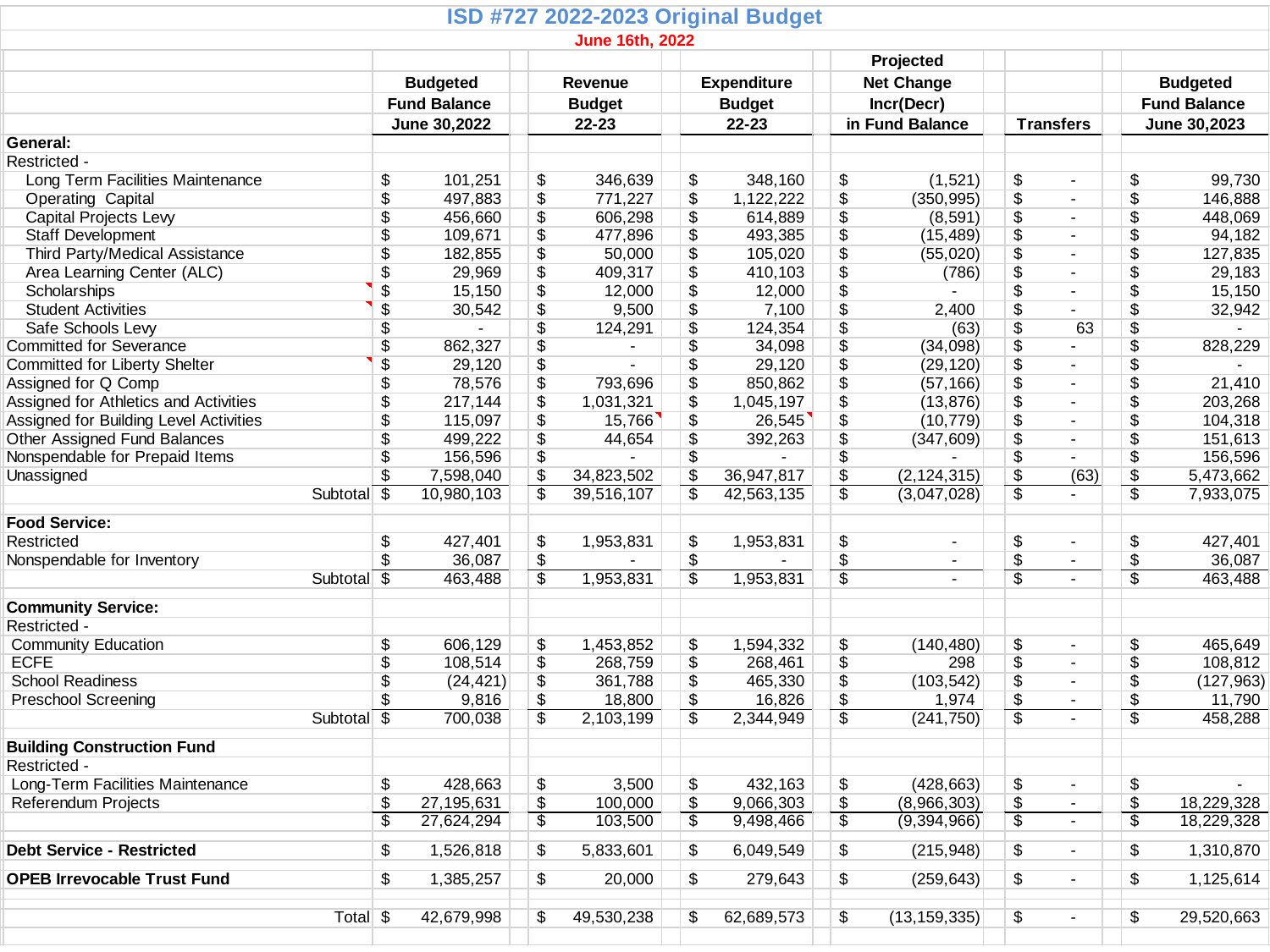#### General Fund Revenues

#### **Total Revenues: \$39,516,107**

- **General Education Aid** \$27,304,901
	- \$729,925 increase. 2% increase to \$6,863 per adjusted ADM
	- Total budgeted ADM: 3,173; Kindergarten assumption: 250
	- 28 ADM increase using 3 year weighted average cohort analysis
- **Special Education Aid** \$ 3,679,802
- **Property Tax Levy** \$ 5,427,192
- **Federal Aid**: \$1,548,061
	- Titles \$222,709 (Title I decrease of \$104,581-notified May 31st)
	- ESSER III \$770,823; Other COVID grants \$138,028
	- Summer and learning recovery federal grants \$108,982
	- Federal SPED \$91,403; PCN grant: \$216,116

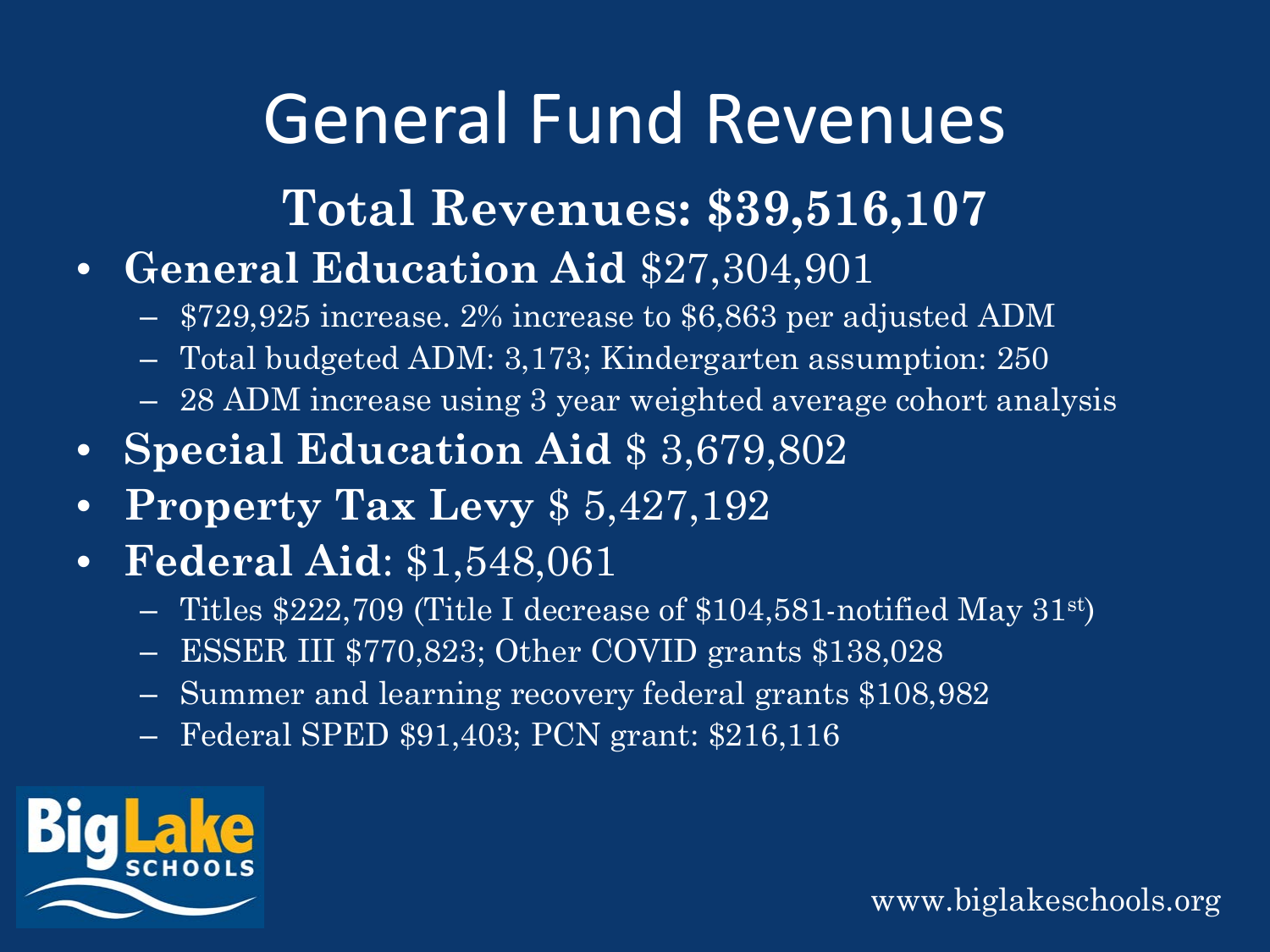**2022-2023 General Fund Budget Revenues by Major Source Budget \$ 39,516,107**



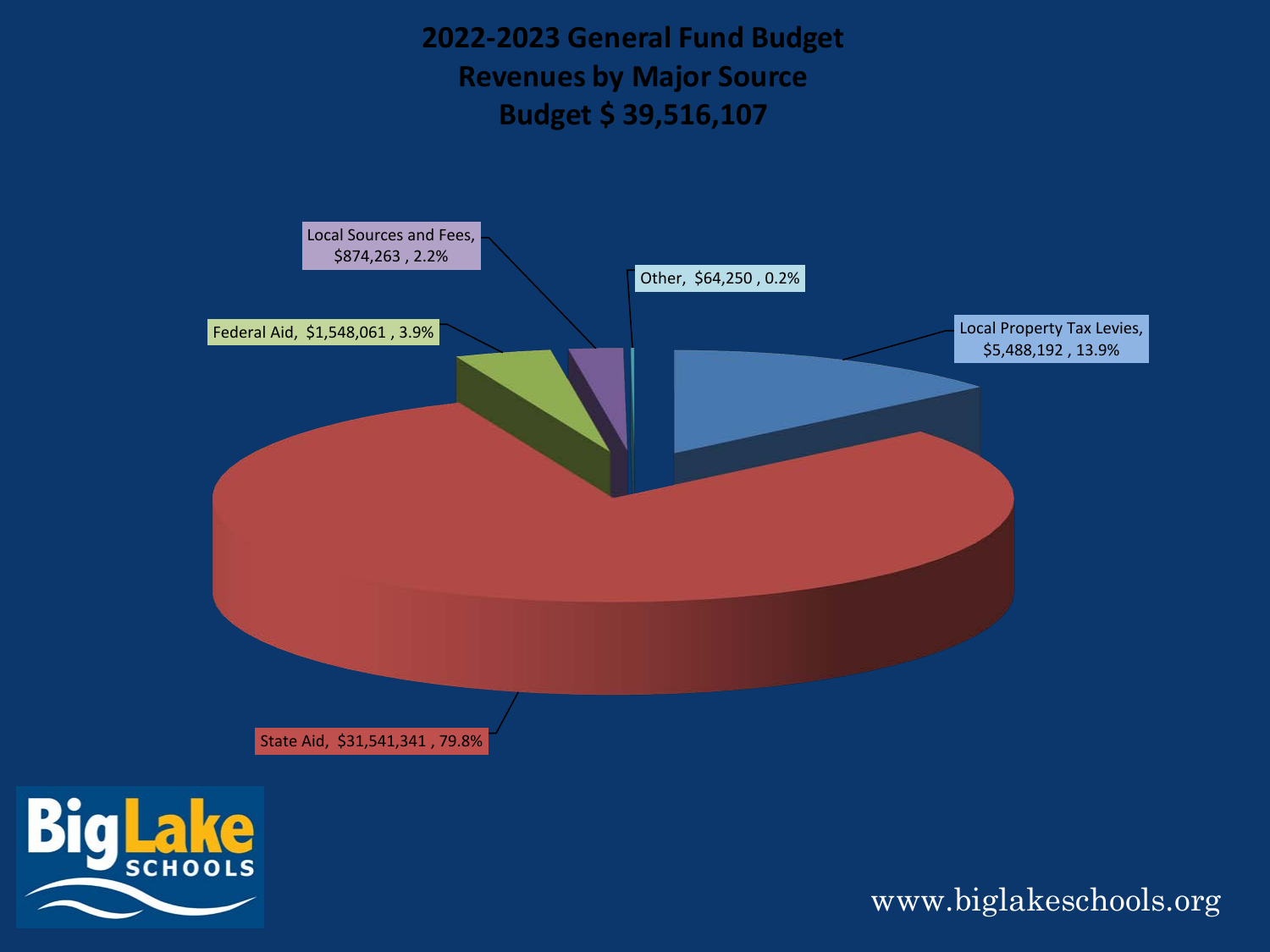## General Fund Expenditures

#### **Total Expenditures: \$42,563,135**

#### • **Salaries/Benefits**: \$33.8 million

- New positions approved by the School Board:
	- Two  $1<sup>st</sup>$  grade teachers
	- HS CTE (Career and Tech Ed) teacher
	- District Wide DAPE (Adaptive Phy Ed) teacher
	- ECSE teacher and EA
	- MS EBD teacher
	- District Wide SPED Lead Teachers
	- .5 FTE Liberty teacher due to mid year retirement
	- Big Lake Online administrative assistant
- **Purchased Services**: \$5.8 million
	- Transportation, utilities, repairs, property & liability insurance
- **Supplies, Capital, Other**: \$2.9 million
	- Curriculum, technology, and capital projects

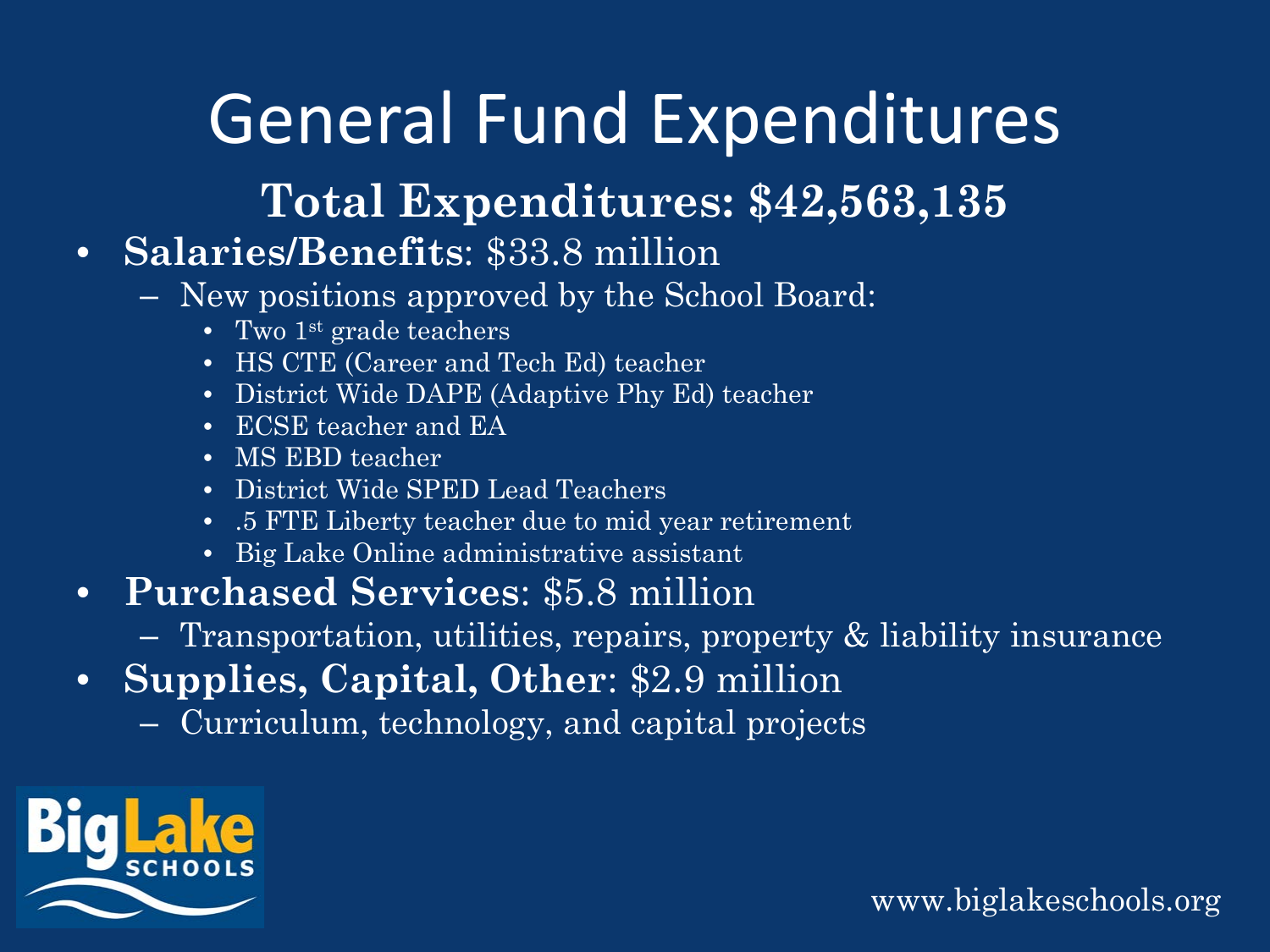**2022-2023 General Fund Budget Expenditures by Program Area Budget \$ 42,563,135**

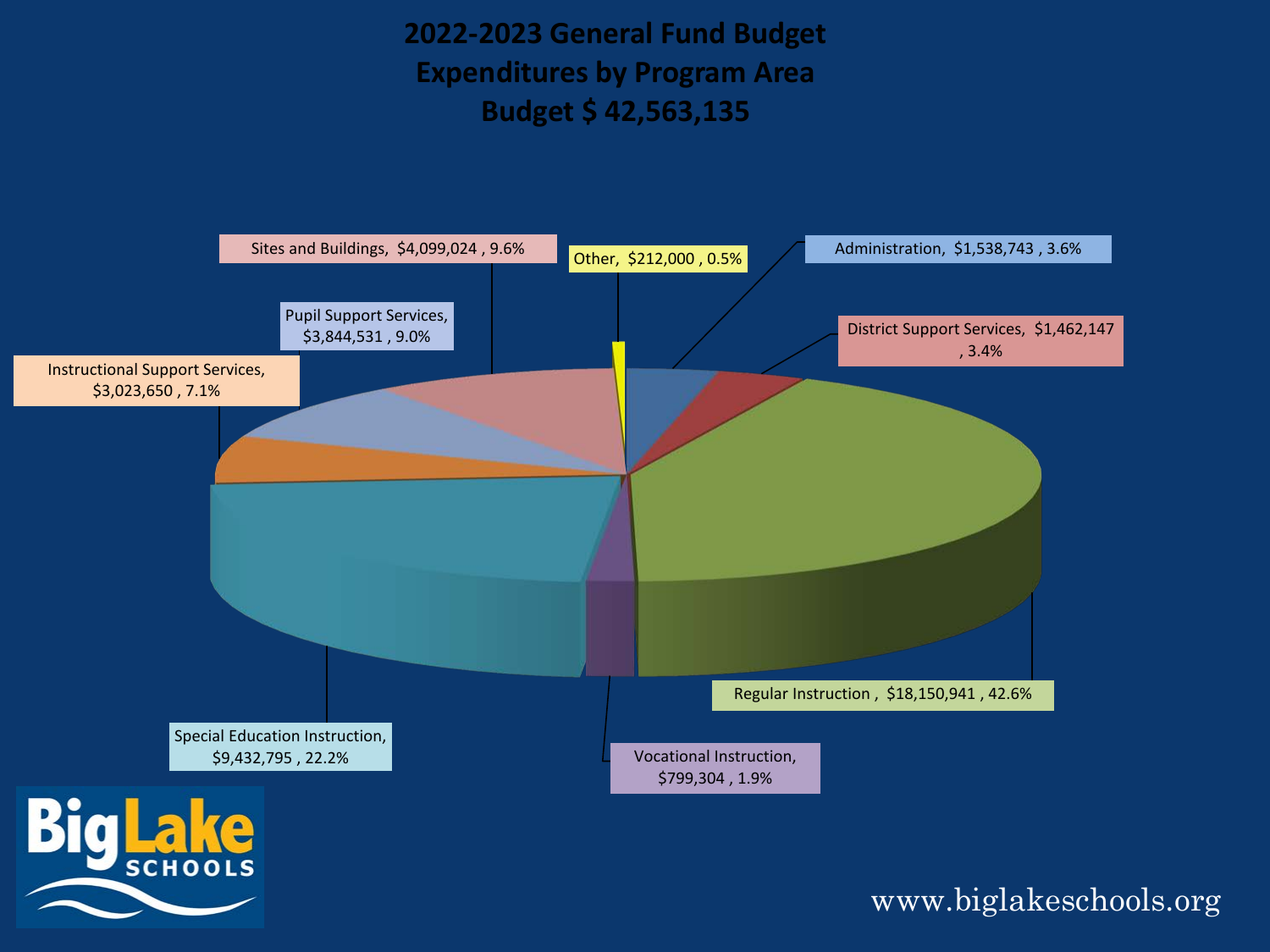**2022-2023 General Fund Budget Expenditures by Object Category Budget \$ 42,563,135**

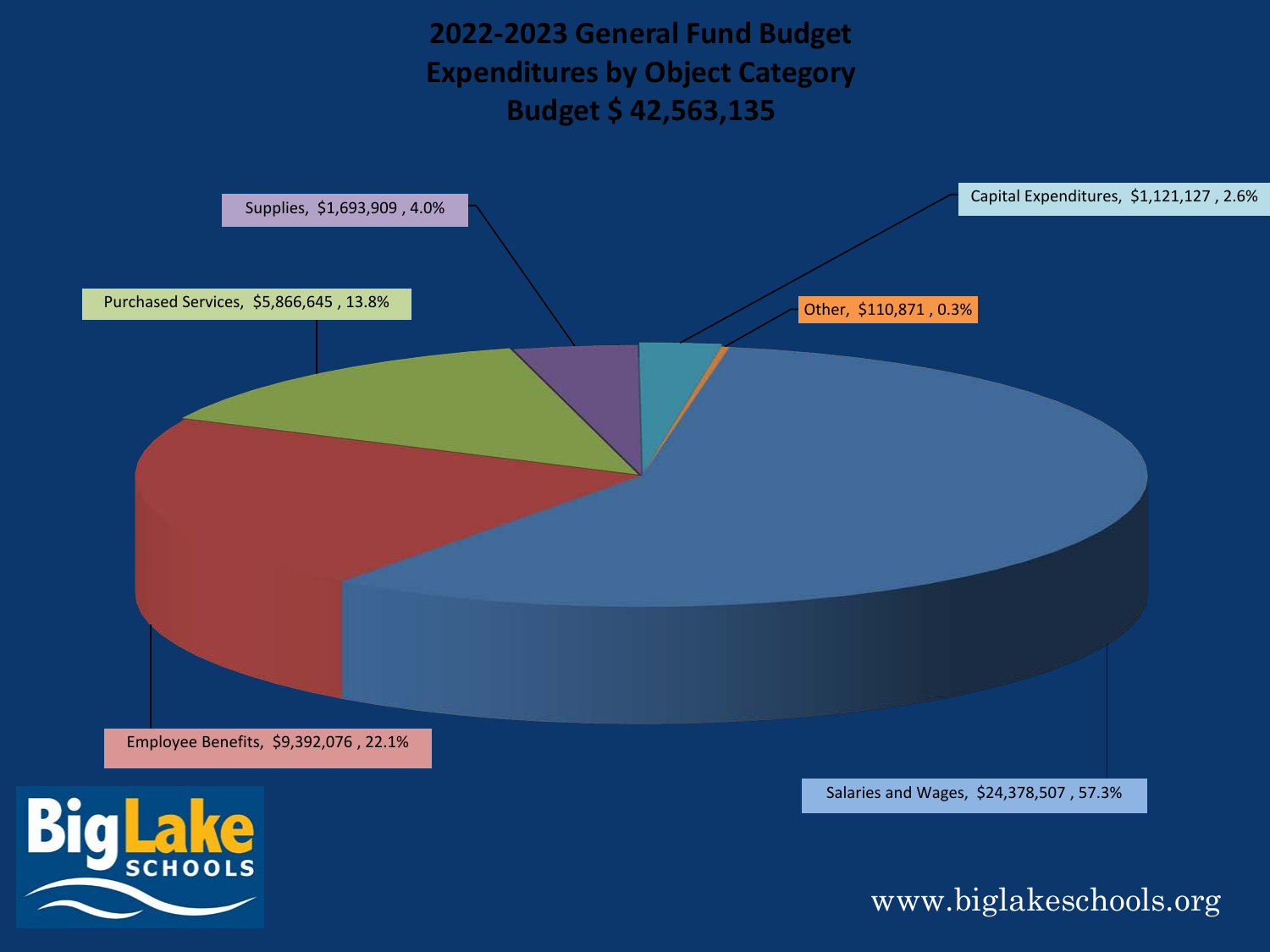## General Fund Results

- \$3,047,028 general fund deficit
	- Unassigned deficit \$2,124,315
		- While unassigned fund balance can endure 22-23's deficit, it is not sustainable
	- \$350,995 Operating Capital deficit
		- Delayed projects from 21-22 budgeted in 22-23
	- \$347,609 Other Assigned Fund Balance deficit
		- Delayed projects from 21-22 budgeted in 22-23 (MS Sound System)
	- \$57,166 Assigned for Q comp deficit
		- Program restructure will be required to sustain benefit levels
- **Unassigned Fund Balance: \$5,473,662**
	- 14.8% of Unassigned expenditures

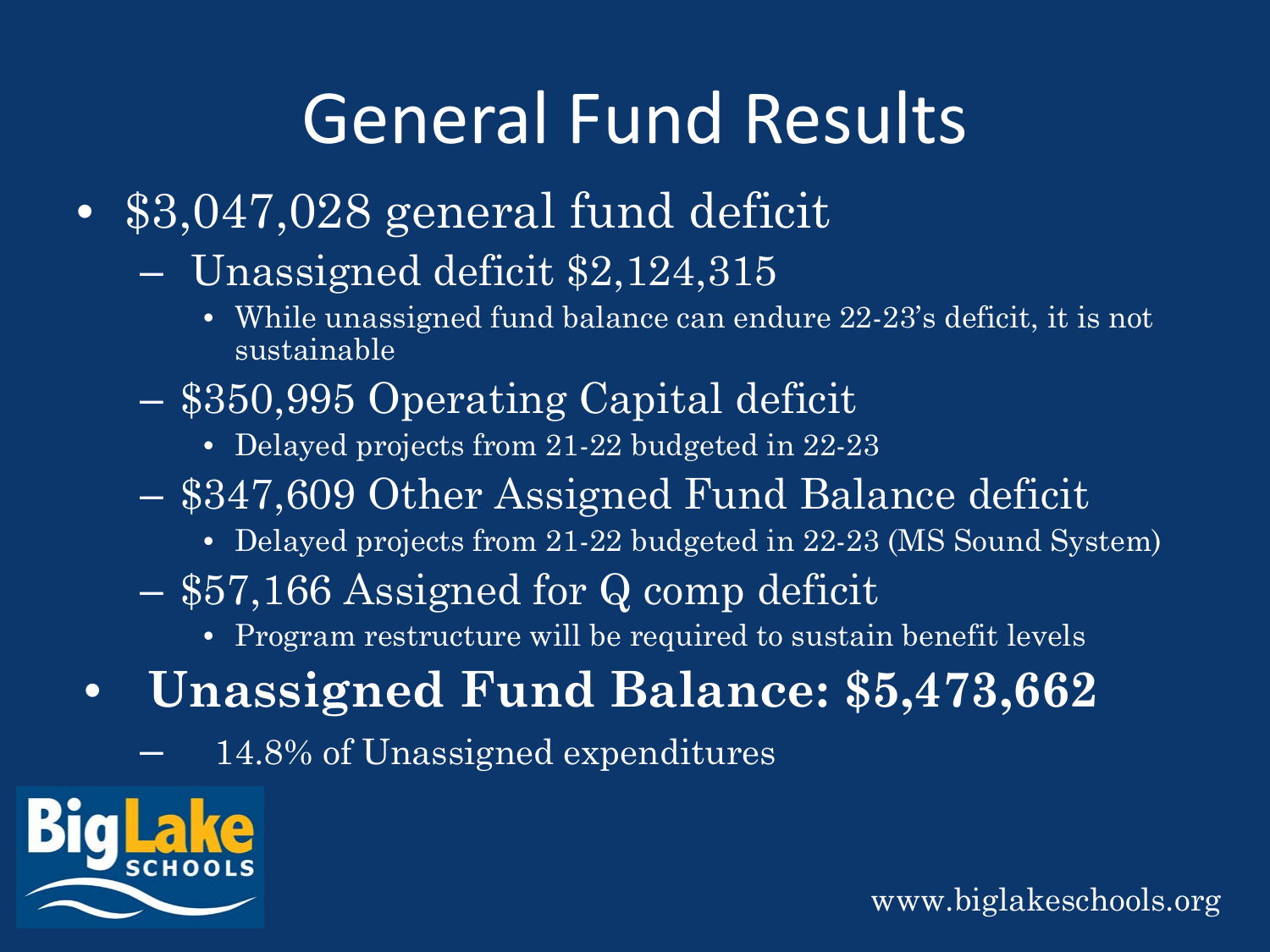#### Food Service Fund

- Revenue: \$1,953,831
- Expenditures: \$ 1,953,881
- Total Fund Balance: \$463,488 – In compliance with federal guidelines
- \$125,000 Chartwells operations guarantee
- Equipment replacements (coolers, kitchen appliances)
- Return to normal! Meals are NOT free.
- Free and reduced applications available in early July

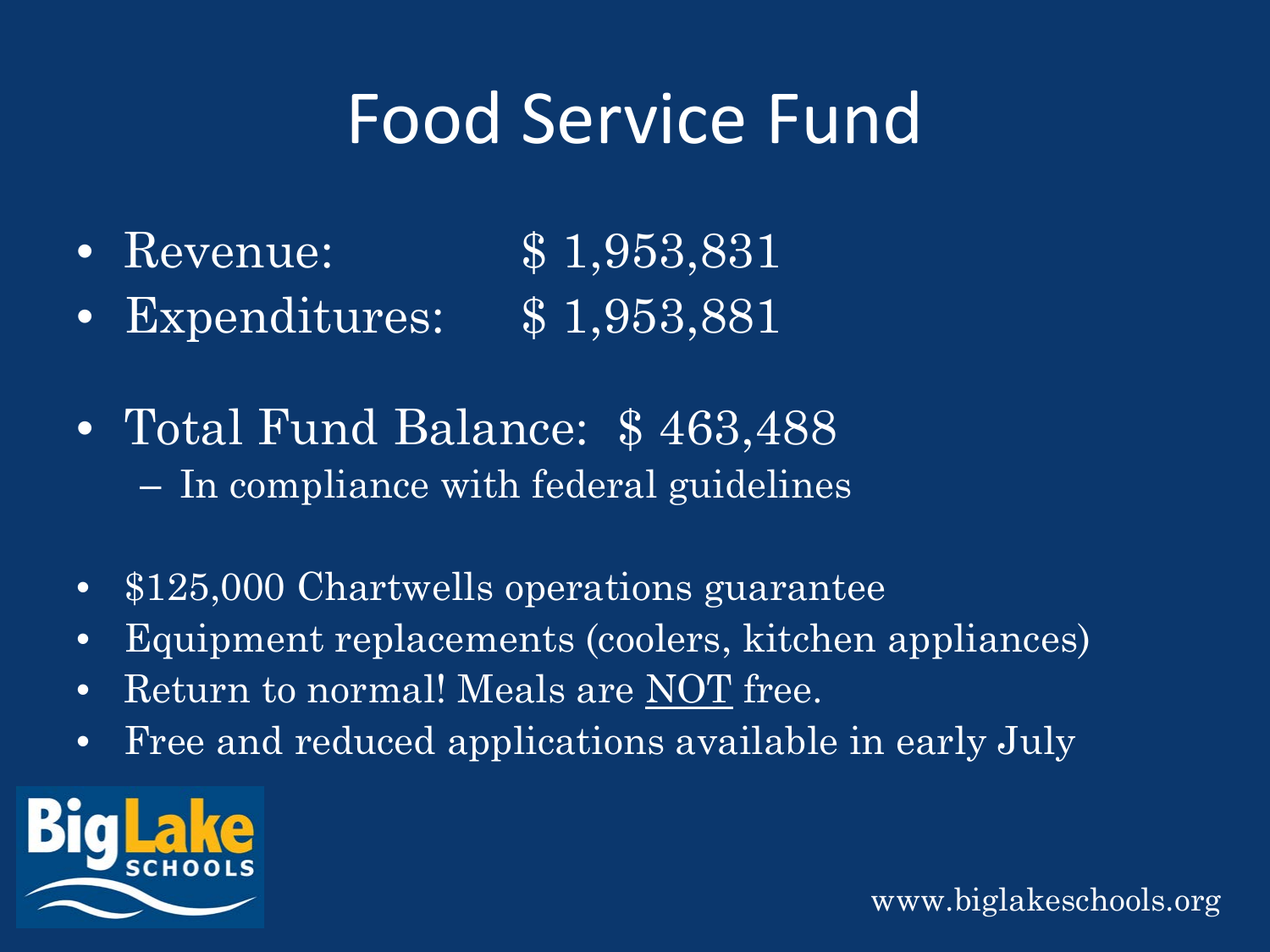## Community Service Fund

- Revenue: \$2,103,199
- Expenditures: \$ 2,344,949
- Planned spenddown of fund balance – No fees were increased for 22-23
- Projected ending fund balance: \$458,288
- Budget was reviewed by Community Education Advisory Council

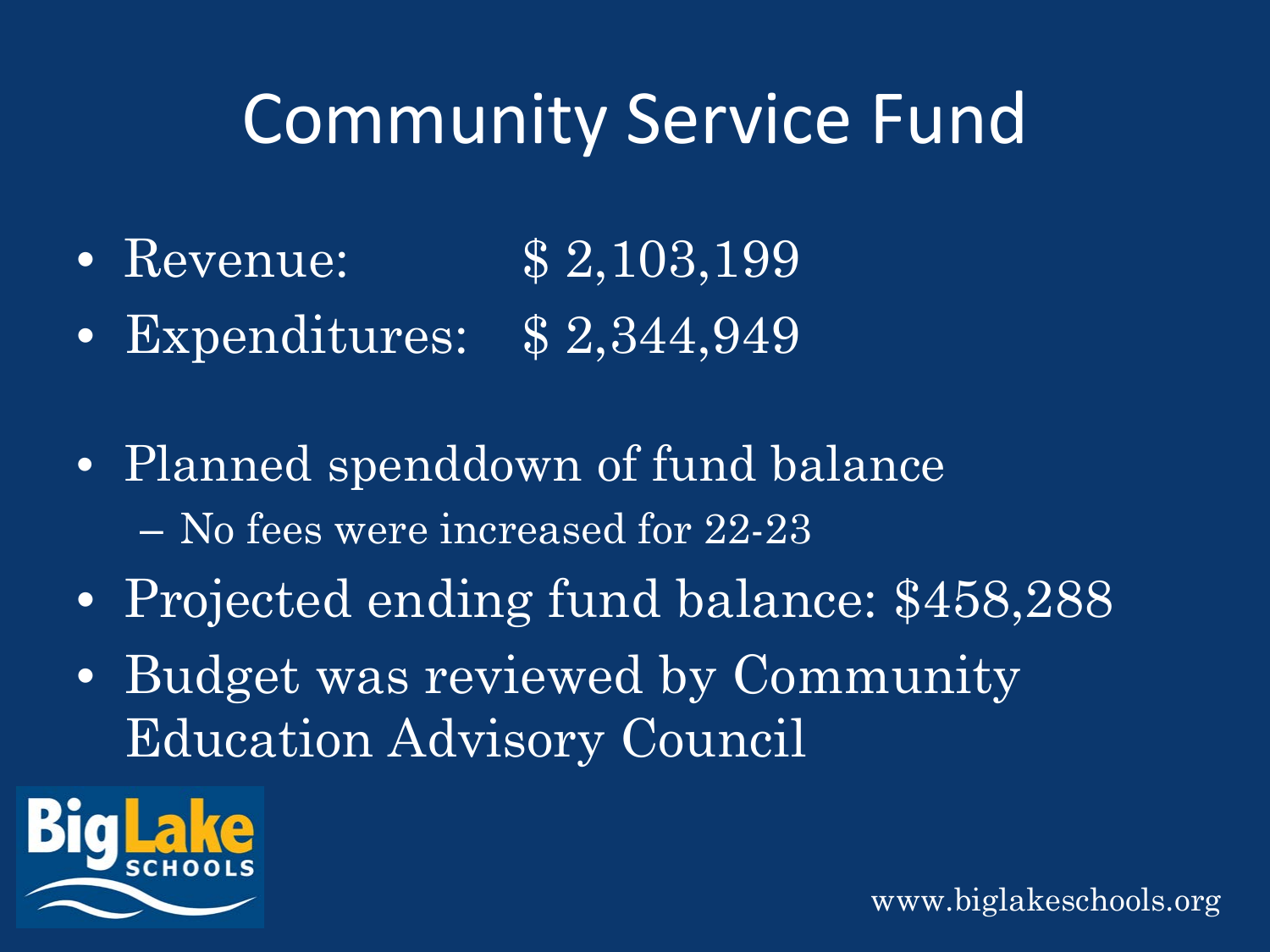# Building Construction Fund

- Revenue: \$103,500
- Expenditures: \$ 9,498,466
- Construction Projects
	- Continuation of November 2021 bond referendum projects
	- HS & Liberty Controls, Roofing, Independence Renovations, HS Renovations, HS Dehumidification

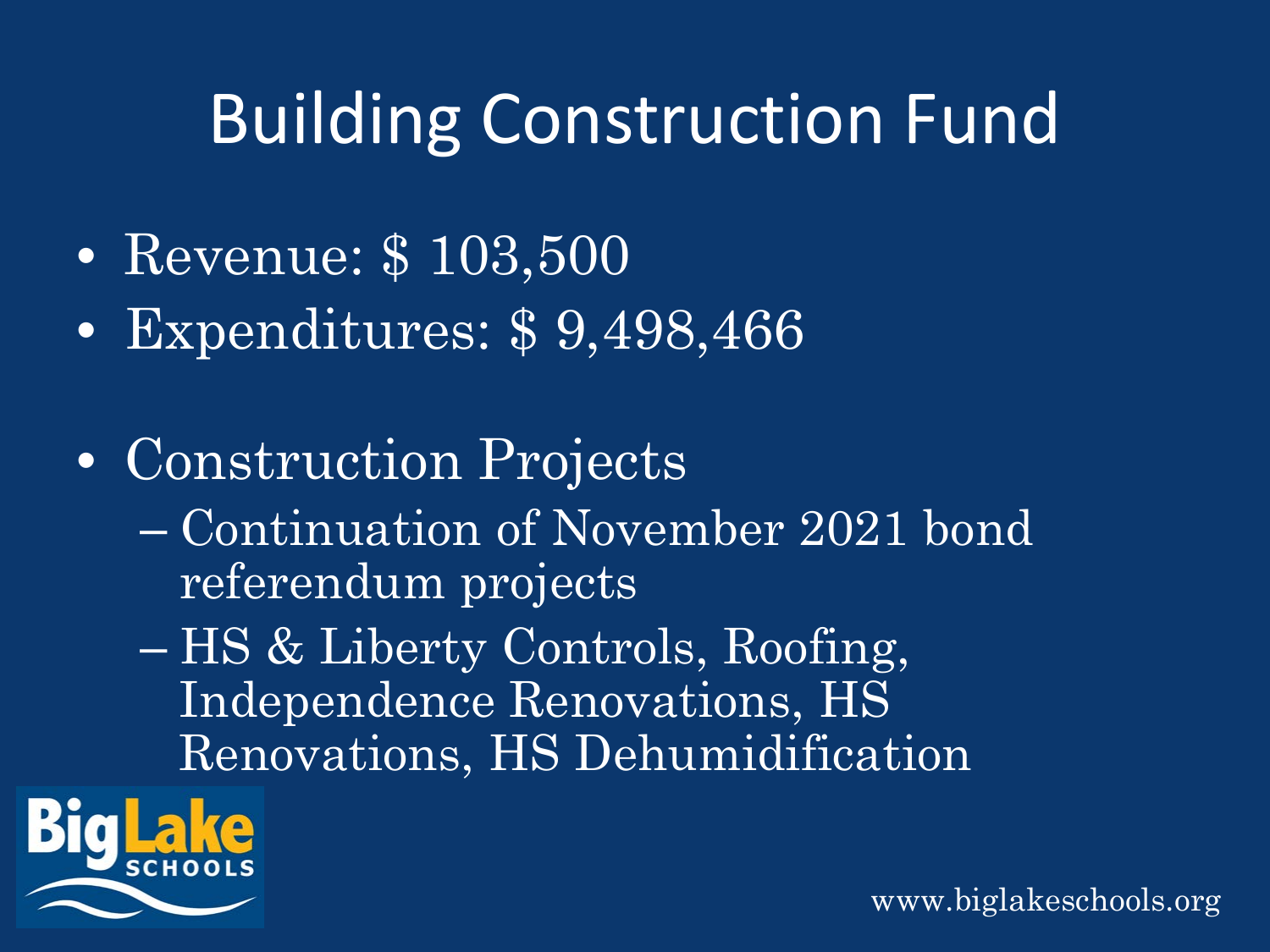## Other Funds

- Debt Service
	- District mortgage payments
	- $R$  Revenues =  $$5,833,601$
	- $-$  Expenditures =  $$6,049,549$

– Fund Balance regulated by MDE - excess levy dollars returned to District taxpayers – Capitalized interest paid from fund balance

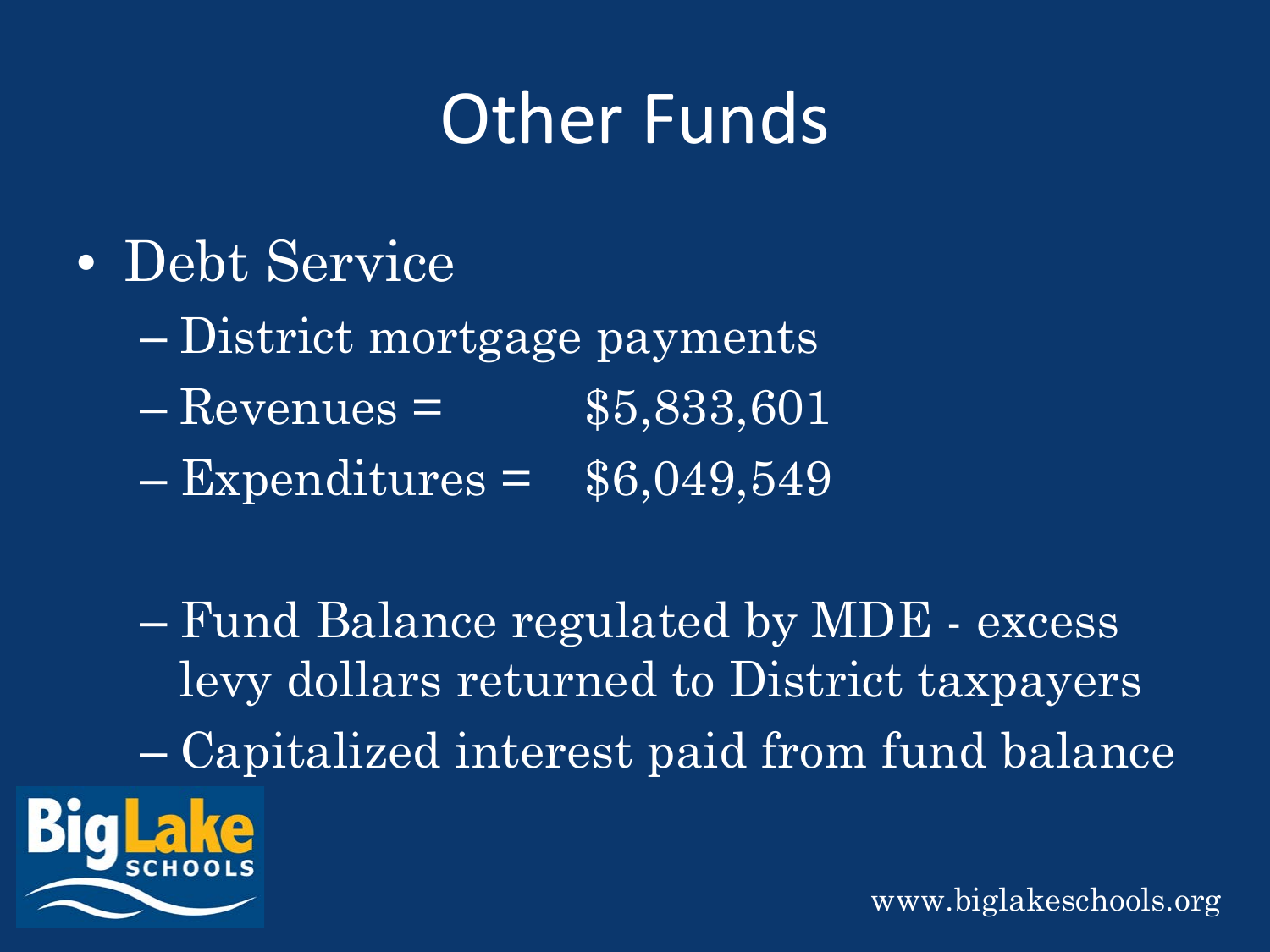#### Other Funds

- OPEB Irrevocable Trust Fund – Other Post Employment Benefits – Proceeds from 2009 OPEB bonds
	- 2009 bonds are paid off
	- $-$  Revenues =  $$ 20,000$
	- $–$  Expenditures =  $$279,643$

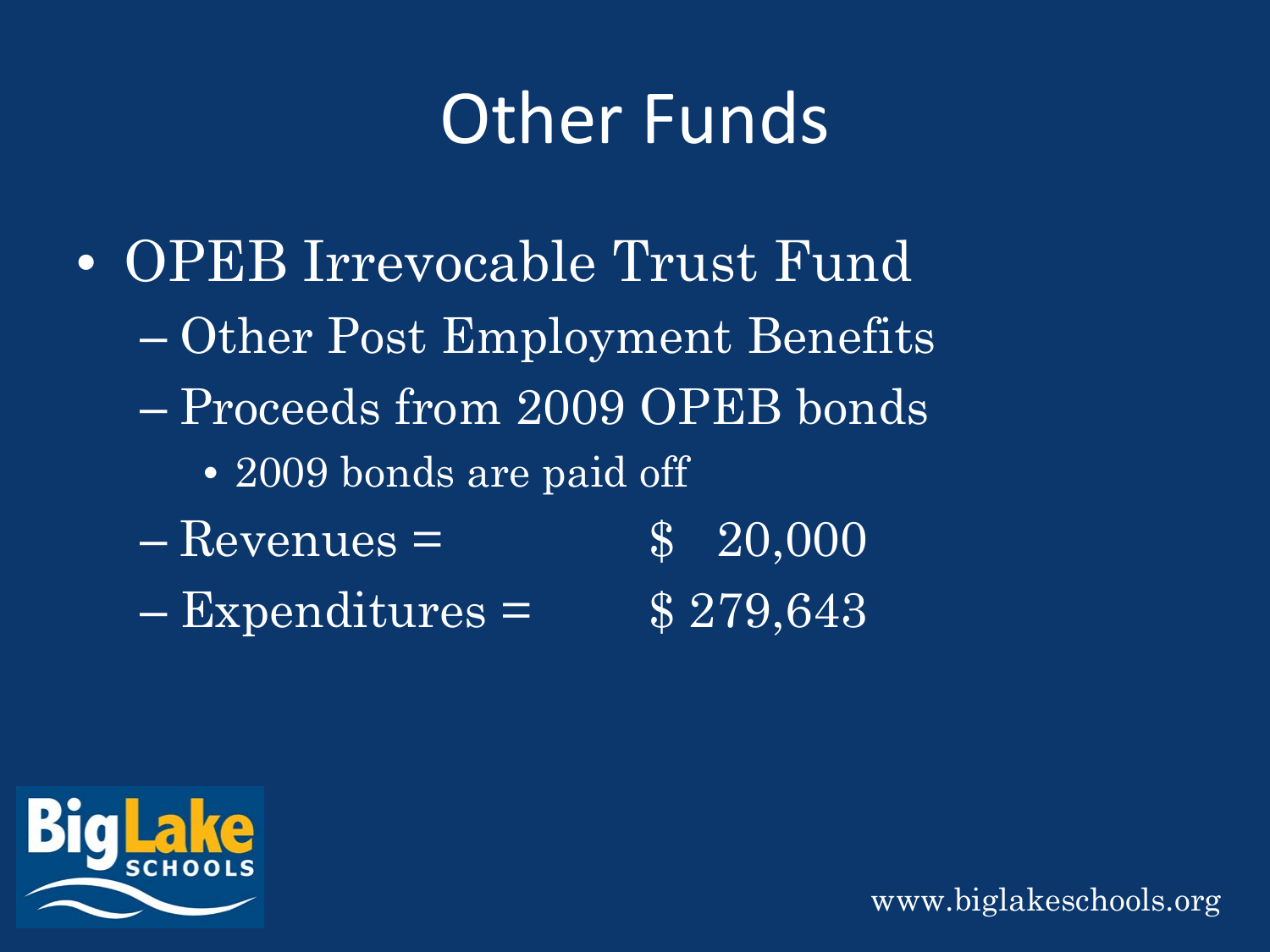## General Fund Future

#### **Ending Unassigned Fund Balance \$5,473,662** *Without ESSER III and Other COVID funding: \$4,564,811*

- Additional ESSER III federal funding available to fund learning recovery costs in 22-23, 23-24, and part of 24-25
- 22-23 \$2,124,315 unassigned deficit will continue to grow since general education and special education aid not sufficient to fund operations
	- Without expenditure adjustments or significant increases to general education aid or special education cross subsidy aid, Unassigned Fund Balance could fall below 8% fund balance policy as early as 24-25
- Financial cliff in 24-25 after one-time federal funding expires
- Potential operating referendum could take effect in 25-26

*While the 22-23 Unassigned Fund Balance is above the District's 8% fund balance policy, it is needed to fund operations for the next two fiscal years*